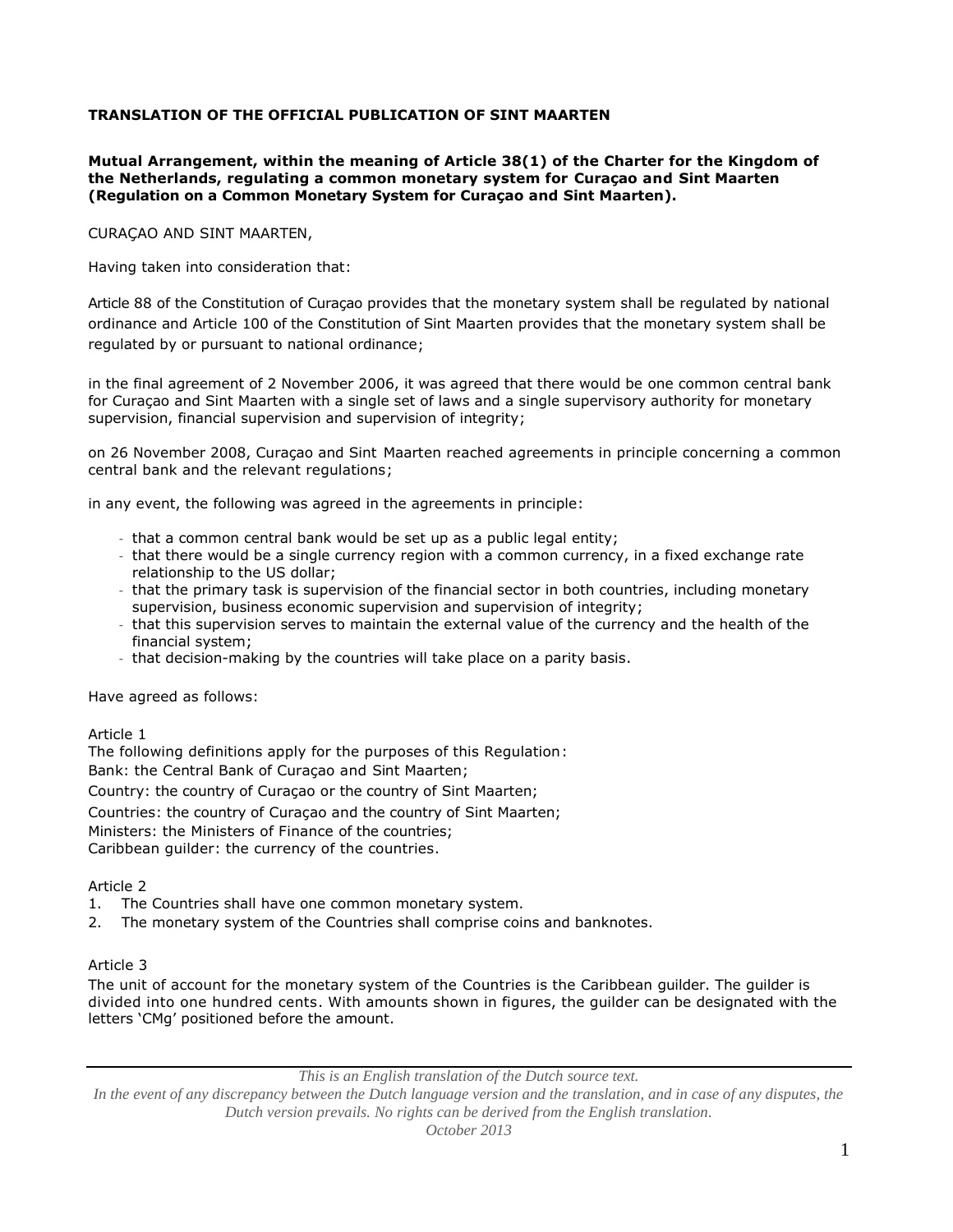## Article 4

- 1. Caribbean guilder coins with the capacity of legal tender are:
	- a. the five guilder coin;
	- b. the one guilder coin;
	- c. the fifty cent coin;
	- d. the twenty-five cent coin;
	- e. the ten cent coin;
	- f. the five cent coin;
	- g. the once cent coin.
- 2. Further to paragraph 1, commemorative coins also have the capacity of legal tender.

# Article 5

- 1. Caribbean guilder banknotes with the capacity of legal tender are:
	- a. the two hundred guilder note;
	- b. the hundred guilder note;
	- c. the fifty guilder note;
	- d. the twenty guilder note;
	- e. the ten guilder note.
- 2. The Bank is responsible for the design and printing of banknotes.

# Article 6

The coins referred to in Article 4(1) and the banknotes referred to in Article 5 are minted or printed and brought into circulation solely by the Bank for its own account and according to need.

# Article 7

- 1. The profits obtained on minting of coins and the losses suffered through the withdrawal and demonetisation of coins shall be taken to the operating result of the Bank.
- 2. The profits obtained on issued banknotes and the losses suffered through the withdrawal of banknotes shall be taken to the operating result of the bank.

# Article 8

The materials from which the coins referred to in Article  $4(1)(a)$  up to and including  $4(1)(a)$  are minted, and the weights, dimensions and volume of these coins shall be determined by the Bank.

# Article 9

- 1. The five guilder and one guilder coins show:
	- a. the image of the King of the Netherlands on the front, as well as the name of the King and the words 'King (or Queen) of the Netherlands';
	- b. the geographical shape of the country of Curaçao or the coat of arms of the country of Sint Maarten on the other side, with the value sign '5G' or '1G' respectively, the words 'Curaçao' or 'Sint Maarten' respectively, as well as the year, the coin sign and any coin maker's mark;
	- c. a smooth edge, bearing the words 'God zij met ons' (God be with us).
- 2. The Bank shall determine the other specifications of the coins referred to in paragraph 1.

# Article 10

- 1. The fifty cent, twenty-five cent, ten cent, five cent and one cent coins show:
	- a. the words 'Curaçao' or 'Sint Maarten' respectively on the front, and a double circle containing

*This is an English translation of the Dutch source text.*

*In the event of any discrepancy between the Dutch language version and the translation, and in case of any disputes, the Dutch version prevails. No rights can be derived from the English translation.*

*October 2013*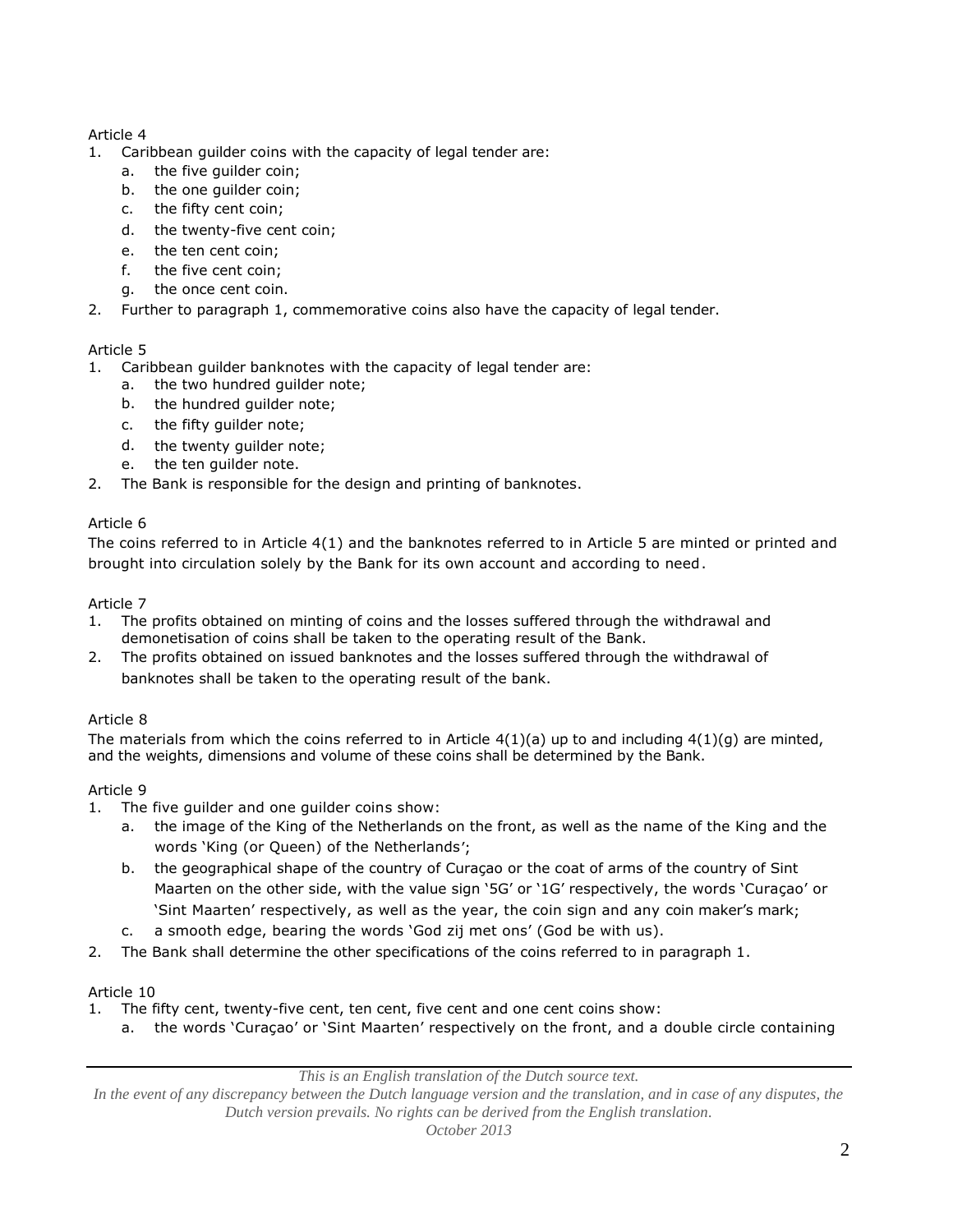a fruit-bearing orange branch;

- b. the value sign of 50c, 25c, 10c, 5c or 1c respectively on the back, within a pearl edge with shells and the year of issue.
- 2. The fifty cent, twenty-five cent, ten cent, five cent and one cent coins have a ridged edge.
- 3. The Bank shall determine the other specifications of the coins referred to in paragraph 1.

Article 11

- 1. The image, the amount, the material of the coins, the dimensions, the weight and the volume of commemorative coins shall be laid down by national decree, containing general measures, of a country.
- 2. The costs and revenues for the commemorative coins referred to in paragraph 1 shall be assigned to the relevant country.

## Article 12

Apart from the Bank and foreign exchange banks authorised by the Bank, no-one is required to accept the coins referred to in Article 4 in amounts in excess of:

- a. fifty guilders:
	- in five guilder coins;
	- in one guilder coins.
- b. ten guilders:
	- in fifty cent coins;
	- in twenty-five cent coins;
	- in ten cent coins.
- c. one guilder:
	- in five cent coins;
	- in one cent coins.

Article 13

- 1. The Bank need not accept damaged coins and banknotes other than for such assurances as are laid down by the Bank on behalf of the Ministers to prevent damages for the Countries.
- 2. For the purposes of this and the next Article, 'damaged coins' are not deemed to include coins that apparently have diminished weight solely through wear and tear.
- 3. For the purposes of this and the next Article, 'damaged banknotes' are not deemed to include banknotes that have apparently been creased or damaged in use if the full print can still be clearly distinguished.

### Article 14

- 1. Any person may send coins suspected of being counterfeit, forged or damaged and banknotes suspected of being counterfeit or forged to the Bank or to a foreign exchange bank authorised by the Bank for assessment.
- 2. If suspicions that coins are counterfeit or damaged, or that banknotes are counterfeit or forged are confirmed following inspection, the banks referred to in paragraph 1 are required to report this to the public prosecutor or one of his assistant officers without delay, surrendering the coins or banknotes. In the opposite case, the coins and banknotes shall be returned in the condition in which they were received, or the nominal value of these will be repaid.
- 3. Persons in the service of the Bank, officials in the service of the Countries or public law legal persons responsible for the receipt or payment of money are required, on receipt of coins and banknotes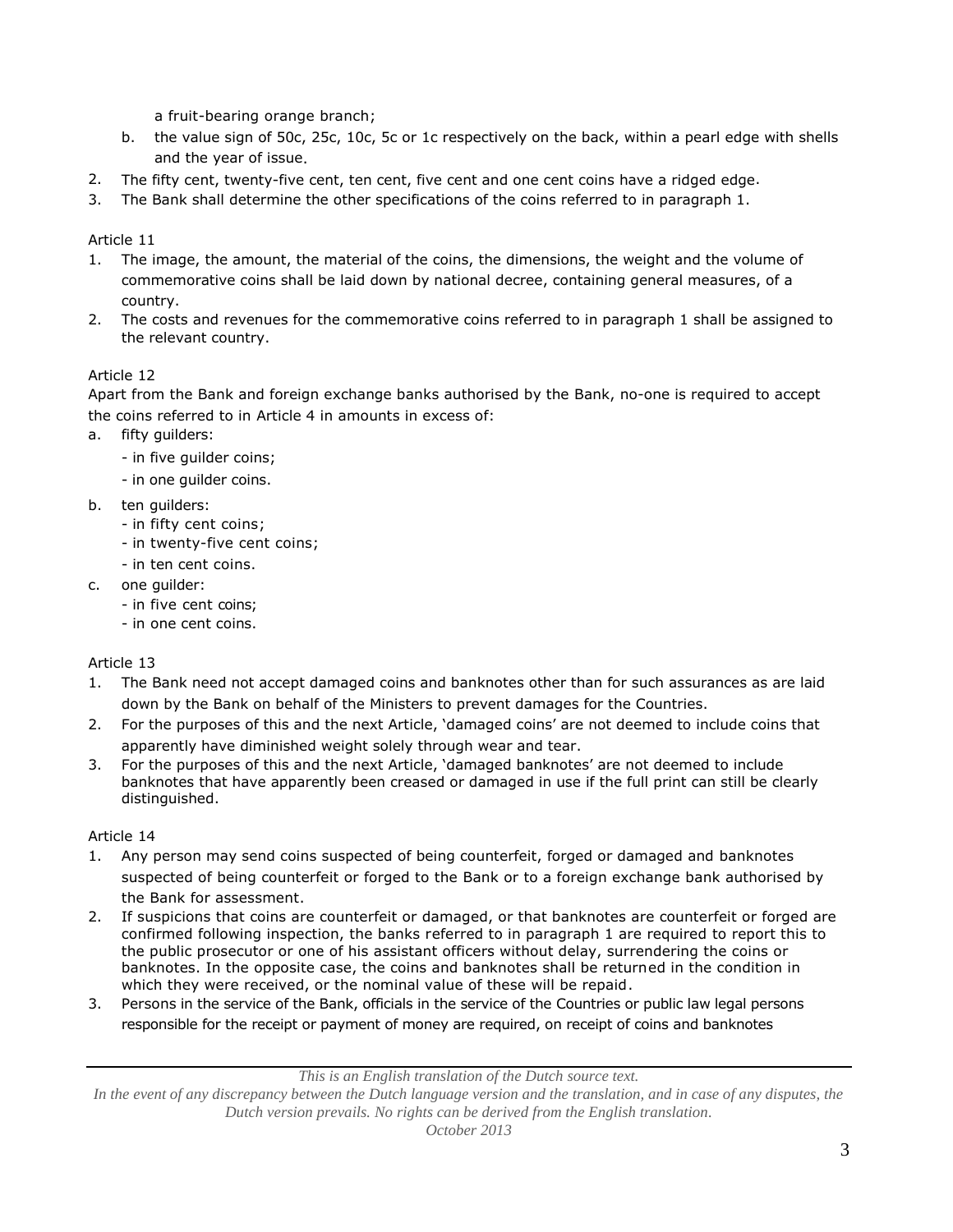suspected of being counterfeit or forged, to report this to the public prosecutor or one of his assistant officers without delay, surrendering the coins or banknotes.

4. If necessary, the Bank shall issue and publish further rules for the protection of coins and banknotes.

### Article 15

- 1. The Bank shall withdraw and demonetise or destroy:
	- a. all defective coins and all defectively printed banknotes;
	- b. all coins and banknotes that have worn in circulation to the extent that their image has become fully or partially invisible or have become unsuitable for circulation, at the discretion of the bank, through other causes.
- 2. The Bank shall regulate and publish the method of withdrawal and the time during which exchanges are possible. The term shall amount to at least three months.
- 3. With regard to coins, the costs of demonetisation and the revenues from the sale of the metal during demonetisation shall be taken to the Bank's operating result.
- 4. The Bank is responsible for demonetisation of withdrawn coins and the destruction of withdrawn banknotes.

### Article 16

- 1. The issue of Caribbean guilders by the Bank shall take place from a date to be fixed by the Countries by national decree.
- 2. Coins minted and coin notes printed before this Regulation takes effect, pursuant to the 1989 Regulation concerning the Monetary System of the Netherlands Antilles, (PB 1989, No. 70), as amended, retain the capacity of legal tender until the date on which they are withdrawn from circulation by the joint Countries by national decree.
- 3. Banknotes printed before this Regulation takes effect, pursuant to the 1985 Central Bank Charter of the Bank of the Netherlands Antilles retain the capacity of legal tender until the date on which they are withdrawn from circulation by the joint Countries by national decree.
- 4. No more than three months following the date of the issue of the Caribbean guilder, the Countries shall jointly withdraw the Netherlands Antilles guilder from circulation by national decree.
- 5. Netherlands Antilles guilders may be exchanged for Caribbean guilders on a one-to-one basis at commercial banks for a period of one year from the date of the issue of the Caribbean guilder referred to in paragraph 1.
- 6. Netherlands Antilles guilders may be exchanged for Caribbean guilders on a one-to-one basis at the Bank for a period of thirty years from the date of the issue of the Caribbean guilder referred to in paragraph 1.
- 7. The Countries shall ensure that the national decrees referred to in this Article are uniform and consistent with this Regulation and contain the same commencement date.

#### Article 17

- 1. All credit balances held by a company or institution that operates as a credit institution in the Countries, in the form of demand deposits or otherwise, shall be denominated in Caribbean guilders from the date of the issue of the Caribbean guilder, on a one-to-one ratio with the Netherlands Antillean guilder.
- 2. Paragraph 1 does not apply to credit balances held in currencies other than the Netherlands Antilles guilder.

#### Article 18

1. From the date of the issue of the Caribbean guilder, references to Netherlands Antilles guilders in

*This is an English translation of the Dutch source text.*

*In the event of any discrepancy between the Dutch language version and the translation, and in case of any disputes, the Dutch version prevails. No rights can be derived from the English translation.*

*October 2013*